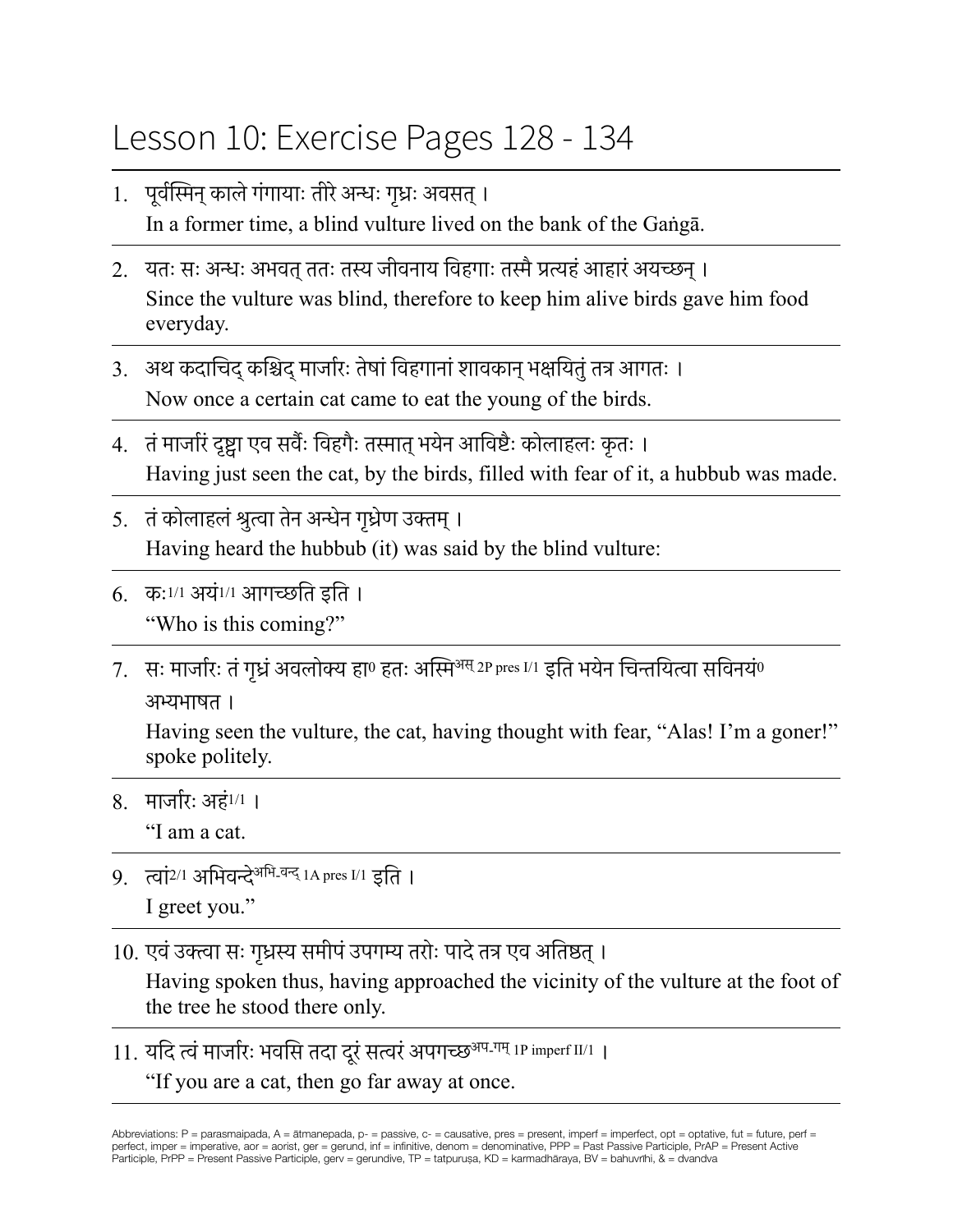- 12. न चेद् <sup>0</sup> त्वां<sup>0</sup> हनिष्यामिहन् 2P fut I/1 इति सः गृध्रः अवदत्। If not, I will kill you!" said the vulture.
- 13. कुतः मां<sup>2/1</sup> हन्तुं इच्छसि । "Why do you wish to kill me?
- 14. किं<sup>0</sup> मम6/1 मार्जारत्वेन एव मांहनिष्यसिहन् 2P fut II/1 । Will you kill me simply due to my cat-ness?
- 15. अहं1/1 मम6/1 जात्या3/1 एव निश्चितं<sup>0</sup> त्वया3/1 न वध्यः । Surely I am not to be killed by you merely by my birth.
- 16. अपरं<sup>0</sup> च अहिंसा परमः धर्मः इति वदन्ति साधवः1/+ । Moreover noble people say, 'Non-injury is the supreme virtue.'
- $17.$  अन्येषां<sup>6/+</sup> हिंसायाः<sup>5/1</sup> निवत्ताः ते स्वर्गं गच्छन्ति इति धर्मशास्त्रेषु मया<sup>3/1</sup> श्रुतम् । 'The ones desisted from the injury of others go to heaven,' (it) is heard by me in the Dharma-Śāstras.
- 18. अन्यद्‼ा च किº अरये अपि गृहं आगताय आतिथ्यं न यच्छसि । And moreover, do you not give hospitality to even an enemy come to (your) home?
- 19. चन्द्रः चाण्डालगृहात् अपि ज्योत्स्नां न संहरते । The moon does not withhold light from even a cāṇḍāla.
- 20. आसु7/+ मतिषुगुरवः न विवदन्तेइति मन्येइति सः मार्जारः तंगृध्रंप्रत्यभाषत । "I believe, 'In these notions the teachers do not disagree,'" the cat answered the vulture.
- 21. एवं विश्वास्य<sup>वि-श्वस् c-ger सः मार्जारः गृध्रस्य अनुज्ञया तरोः कोटरं तस्य वसतिं प्रविष्टः ।</sup> Thus having inspired confidence, with the approval of the vulture, the cat entered the hollow of the tree, his home.
- 22. ततः कतिपयेषु दिनेषु अतीतेषु माजरिण शावकाः एकैकशःº प्रत्यहं आक्रम्य कोटरं आनीय व्यापादिताः खादिताः च ।

Thereafter, when a few days passed, having attacked one by one everyday, having brought (them) into the hollow, by the cat the young were killed and eaten.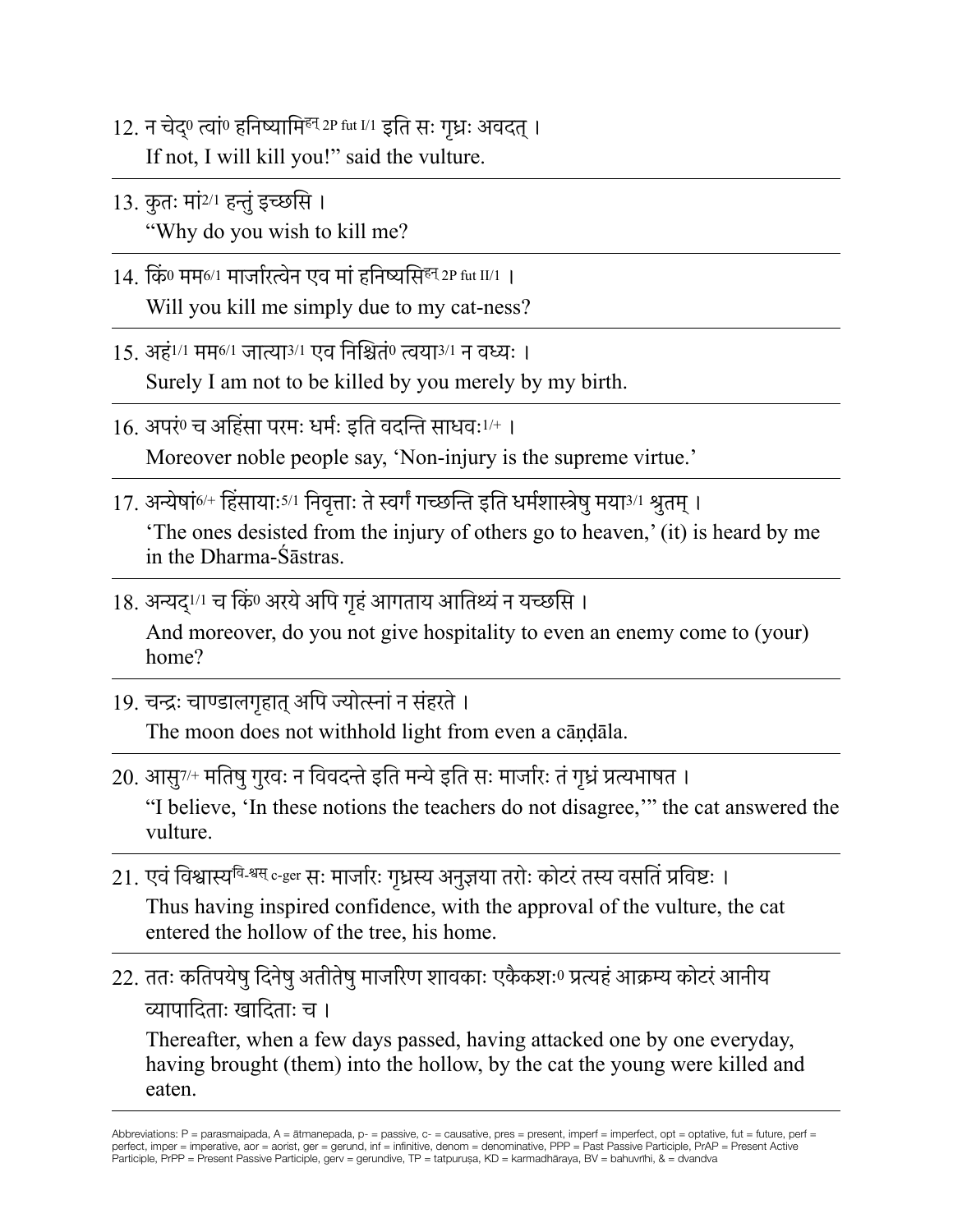- 23. अन्यैः विहगैः जिज्ञासायां आरब्धायां सः मार्जारः कोटरं त्यक्त्वा अपसृतः । When an investigation was begun by the other birds, having left the hollow, the cat went off.
- 24. बहूनां शावकानां कंकालैः पूर्णं कोटरं दृष्ट्वा अनेन एव शावकाः भक्षिताः इति निश्चित्य तैः विहगैः सः गृध्रः तत्र एव सहसा व्यापादितः । Having seen the hollow filled with the skeletons of many young, having determined, "By this (vulture) alone the young have been eaten," by the birds the vulture was killed right there straightway.

English to Sanskrit

- 1. एकदा कश्चिद् गुध्रः पूर्वस्मिन् जन्मनि कृतानां पापानां विपाकेन अन्धः अन्यैः विहगैः सह वने अवसत् ।
- 2. इमे विहगाः कृपायाः तस्य जीवनाय प्रत्यहं अन्नं अयच्छन् ।
- 3. एकस्मिन् दिने कश्चिद् मार्जारः तेषां विहगानां शिवकान् भक्षितुं आगतः ।
- 4. गृध्रंदृष्ट्वा एव सः तस्मात्भयेन आक्रान्तः अभवत्।
- 5. ) यदा मार्जारः तस्य गृध्रस्य वृक्षं उपागच्छत् तदा गृध्रः तम् अभ्यभाषत ।
- 6. कः असि ।
- 7. कस्मात्देशात्
- 8. आगतः ।
- 9. किमर्थंअस्मिन्वनेप्राविशः इति ।
- 10. मार्जारः अहम्।
- 11. त्वांअभिवन्देइति प्रत्यवदत्मार्जारः ।

12. मार्जारः अहम् इति वचनं श्रुत्वा गृध्रः अवदत् यदि त्वं मार्जारः तर्हि सत्वरं गच्छ इति ।

13. मार्जारः गृध्रं प्रत्यभाषत मम मार्जारत्वेन एव त्वं चिन्तयसि अहं एषां विहगानां शावकान् भक्षितुं इच्छामि इति ।

Abbreviations: P = parasmaipada, A = ātmanepada, p- = passive, c- = causative, pres = present, imperf = imperfect, opt = optative, fut = future, perf = perfect, imper = imperative, aor = aorist, ger = gerund, inf = infinitive, denom = denominative, PPP = Past Passive Participle, PrAP = Present Active Participle, PrPP = Present Passive Participle, gerv = gerundive, TP = tatpuruṣa, KD = karmadhāraya, BV = bahuvrīhi, & = dvandva